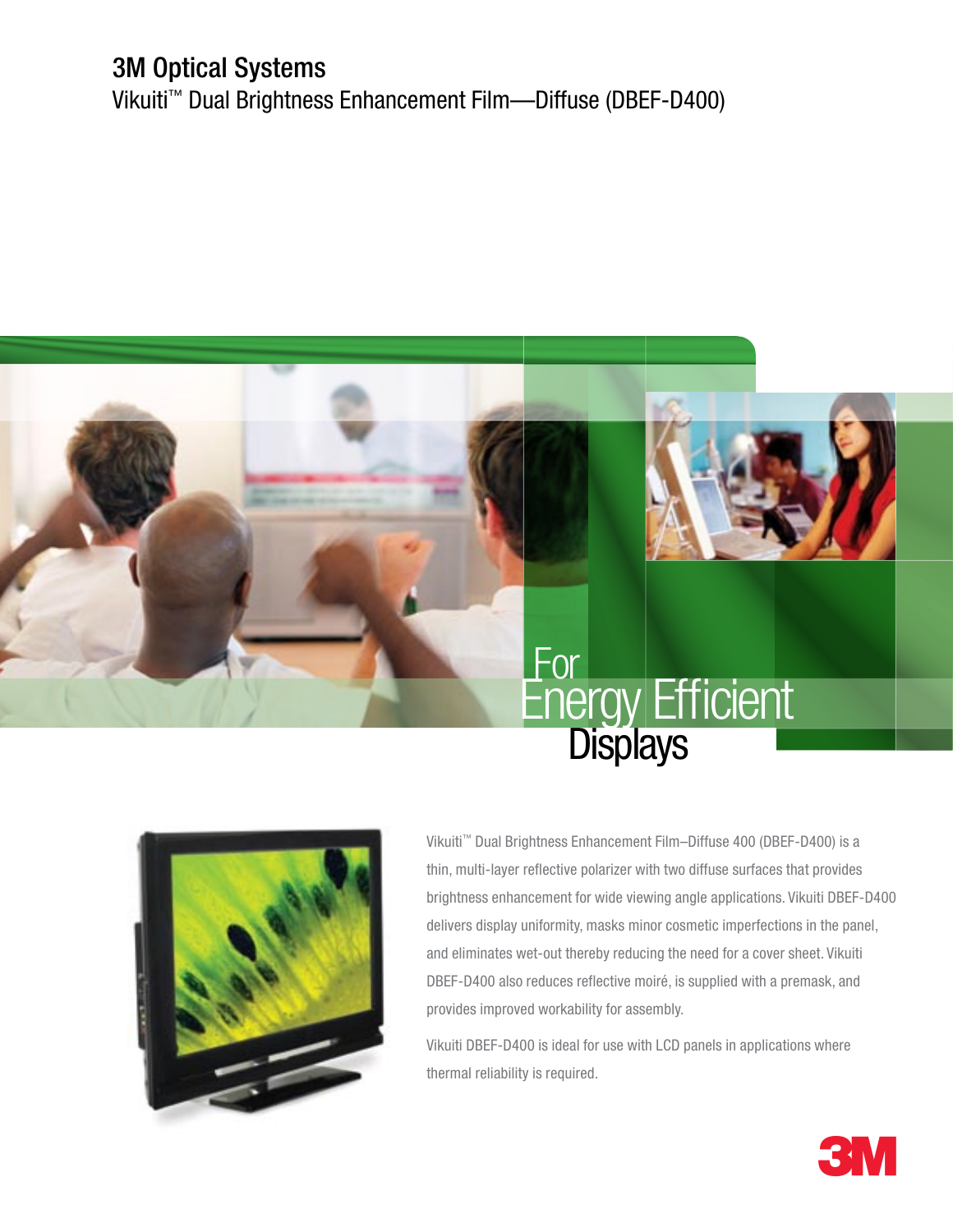

# Vikuiti™ Dual Brightness Enhancement Film–Diffuse 400 (DBEF-D400)

#### How it works

Vikuiti DBEF-D400 works through polarization recycling. The diagram shows a conventional backlit system emitting P1 and P2 light. A typical polarizer absorbs P2, but Vikuiti DBEF-D400 reflects P2 into the backlight, where it is recycled into P1 and P2 light. With Vikuiti DBEF-D400, more P1 light is available to be transmitted through the LCD, increasing on-axis luminance up to 50% for a slab backlight. Vikuiti DBEF-D400 achieves additional on-axis illumination performance in a wedge backlight display by redirecting available light to the viewer.



#### VIikuiti™ DBEF-D400 for High **Environmental Durability Applications**



### TN type LCD-15" slab type backlight



#### Nominal film properties

| Vikuiti <sup>™</sup> DBEF II | <b>Film properties</b>                     |          |  |
|------------------------------|--------------------------------------------|----------|--|
| 231                          | Axial Luminance (cd/m <sup>2</sup> )       |          |  |
| 350                          | Integrated Intensity (lum/m <sup>2</sup> ) |          |  |
| 3                            | Number of Films                            |          |  |
| 80%±4%                       | Haze                                       |          |  |
| 400                          | DBEF-D400 Thickness (µm)                   |          |  |
|                              |                                            | Brighter |  |
|                              |                                            |          |  |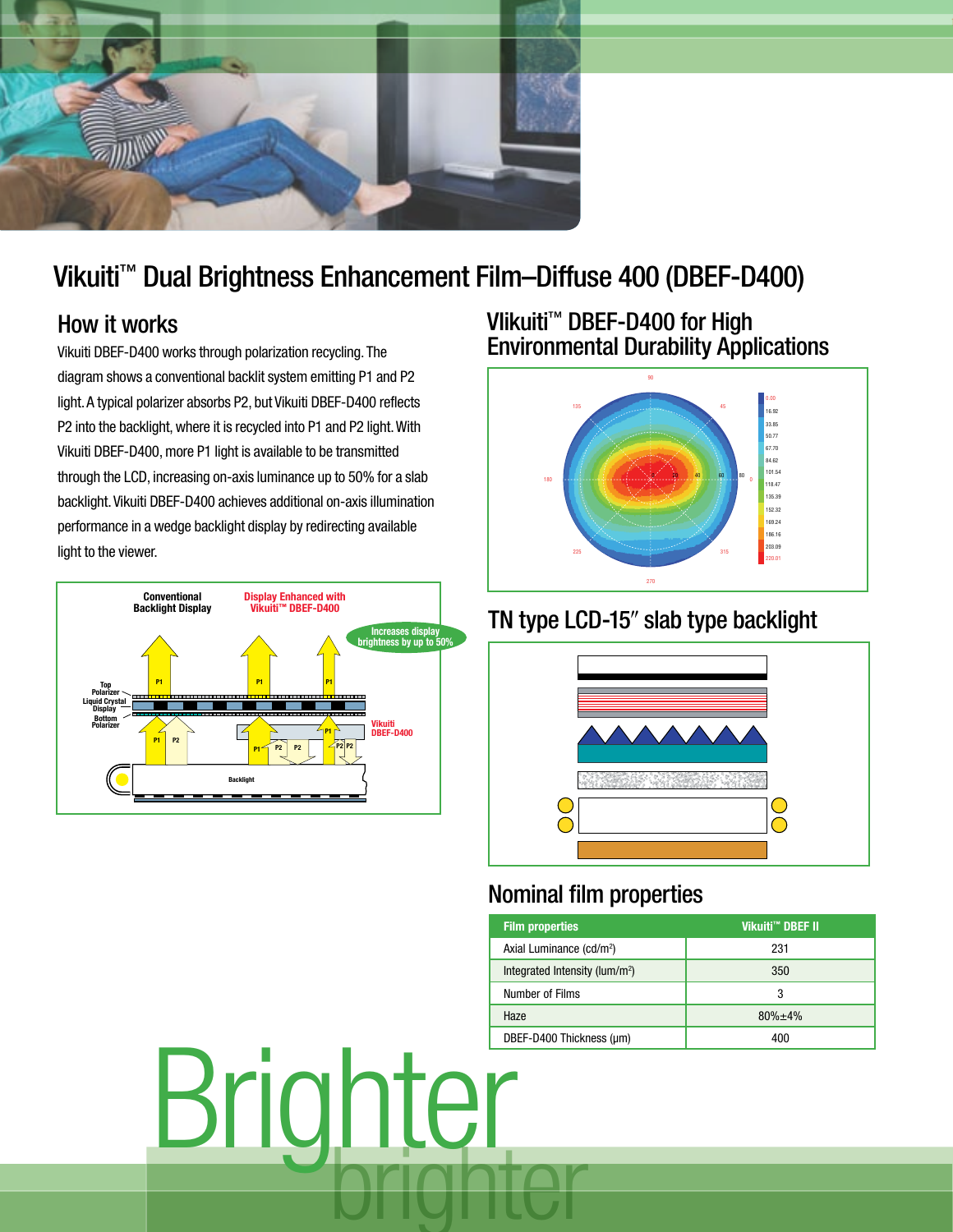Warp Performance Vikuiti™ DBEF-D400 has added protective layers which increase stiffness to help resist warp and improve ease of assembly.

### **Testing**

The polar plot measurement values indicated on the previous page were obtained through testing Vikuiti DBEF-D400 with Vikuiti™ Brightness Enhancement Film III (BEF III) and a bottom diffuser with a TN type LCD. We performed the test using our laboratory standard backlight and production films.

o.

38.50 33.69 28.88

We measured the power to backlight and measured the axial luminance and expressed the result as Axial Luminance candelas/m². Similarly, we measured the integrated intensity and expressed the result as Integrated Intensity (Lumens/m<sup>2</sup>).

We believe these measurements and reporting techniques clearly and concisely represent the benefits of Vikuiti DBEF-D400 while providing results that are readily comparable to other film stack combinations.

#### Performance of Vikuiti<sup>™</sup> DBEF-D400

| <b>Film properties</b>            | <b>Monitor Applications</b> | <b>Notebook Applications</b> |
|-----------------------------------|-----------------------------|------------------------------|
| Axial Gain                        |                             |                              |
| + Vikuiti DBEF-D400               | 1.58                        | 1.58                         |
| + Vikuiti BEF II 90/50            | 2.0                         |                              |
| + Vikuiti xBEF II 90/50           |                             | 2.21                         |
| Color                             | $x=0.286$ $y=0.288$         | $x=0.291$ $y=0.298$          |
| <b>Axial Contrast Ratio</b>       | 284                         | 327                          |
| Haze                              | $80\% \pm 4\%$              | $80\% \pm 4\%$               |
| <b>Environmental Performance:</b> |                             |                              |
| Cold $(-40^{\circ}C)$             |                             |                              |
| Dry Heat $(85^{\circ}C)$          | Stable                      | Stable                       |
| Heat & Humidity (65°C/95% RH)     |                             |                              |
| Thermal Shock (-35°C/85°C)        |                             |                              |

The technical data for the products are typical, based on information accumulated during their life, and are not to be used in the generation of purchase specifications which define property limits rather than typical performance.